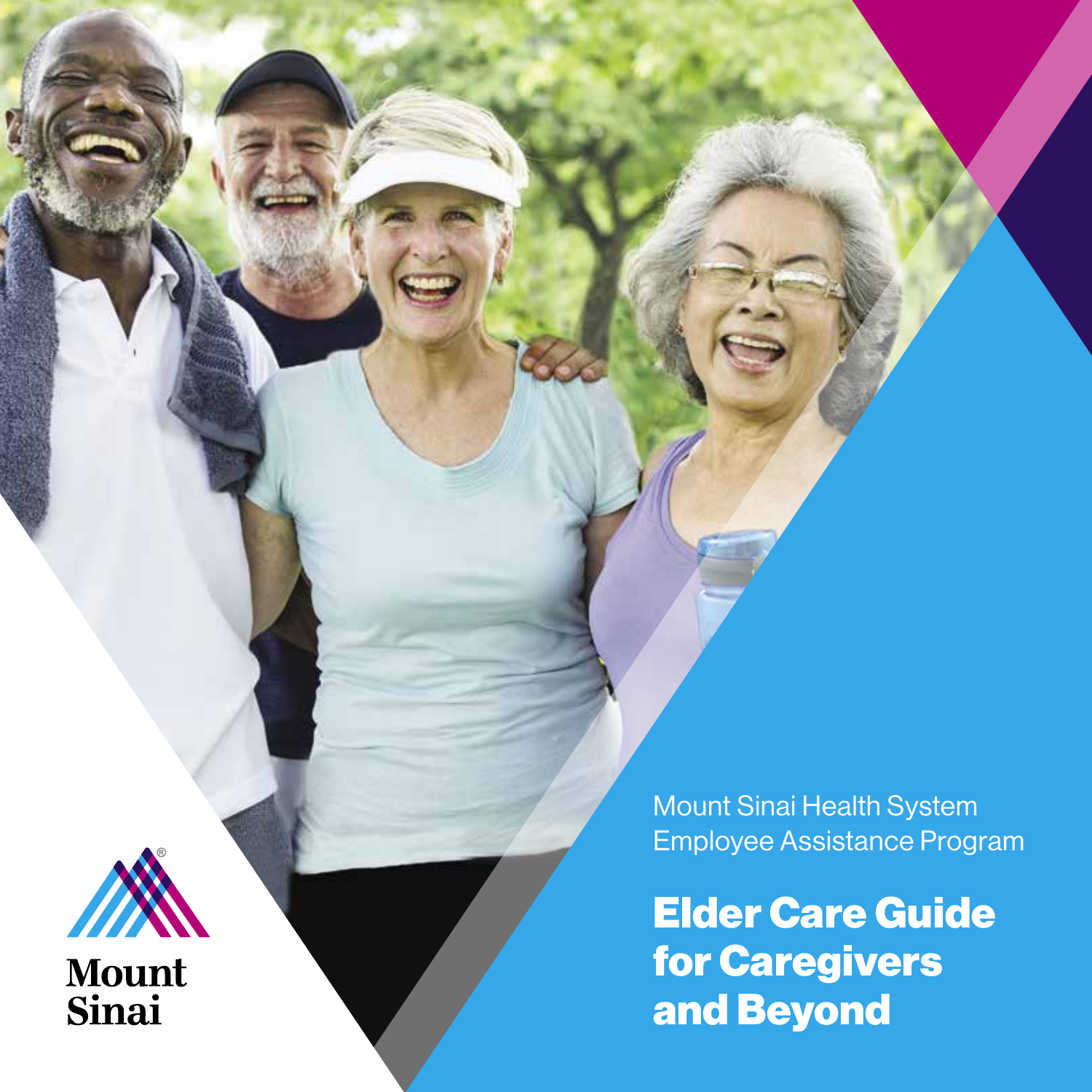## Mount Sinai Health System Employee Assistance Program

## Upper East Side Location

19 East 98th Street, 3rd Floor New York, NY 10029 212-241-8937

## Downtown Location

317 East 17th Street Room 312 New York, NY 10003 212-844-2273

## Office Hours

Monday – Friday, 9 am – 5 pm

*A special thanks to Fay Kahan, LCSW of the Coffey Geriatrics Practice, Ann Rauch, LCSW of the Resource Entitlement AdvocacyProgram, and Acanthus Fairley, LCSW, Project Coordinator of the Employee Assistance Program at the Mount Sinai Health System, for their assistance in the research and compilation of the information in this guide.*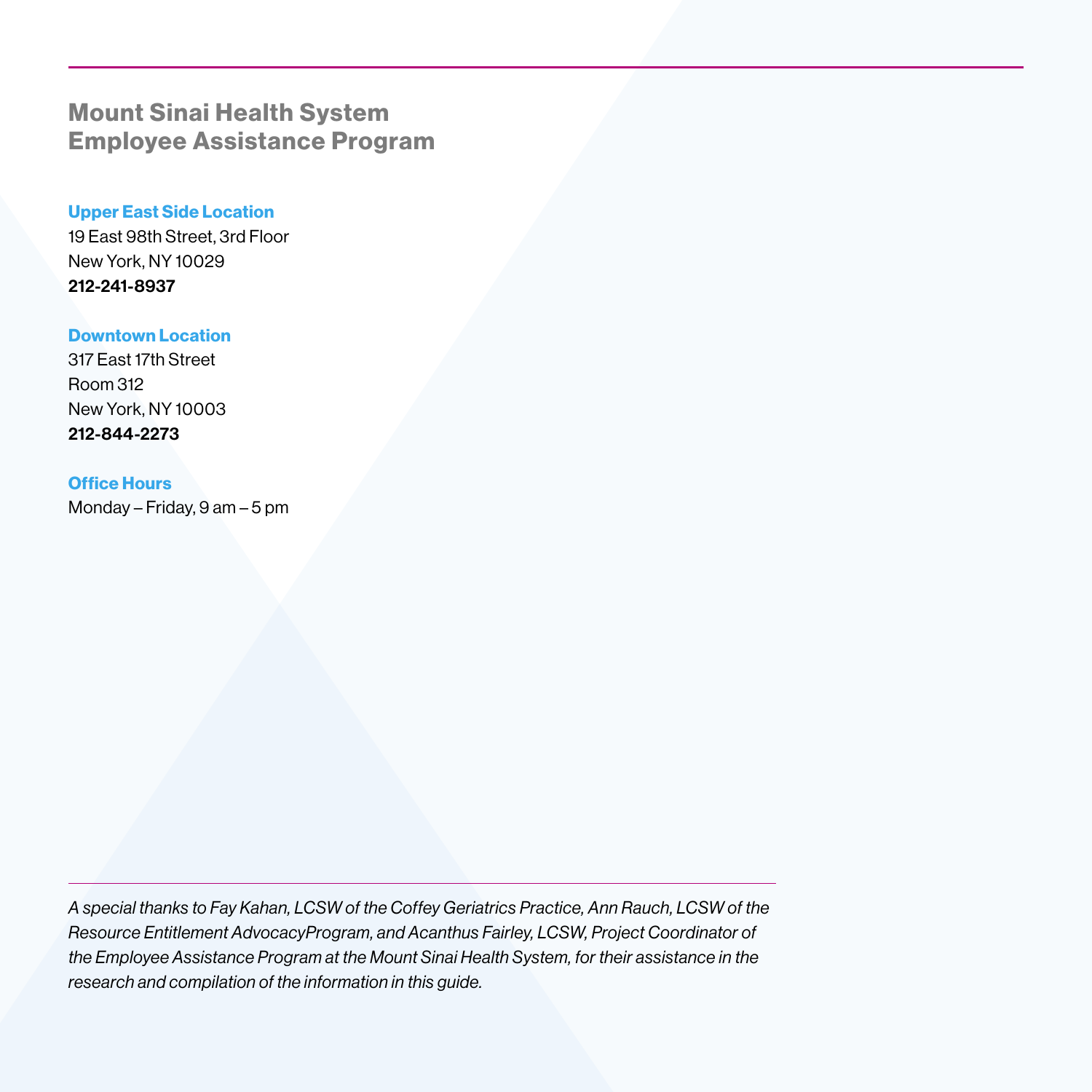# Table of Contents



| How to Make the Right Elder Care Decisions as a Caregiver 9 |
|-------------------------------------------------------------|
|                                                             |
| Special Areas of Interest for Caregivers  14                |
| Resources Throughout the Mount Sinai Health System 16       |
| Glossary: Key Elder Care Terms to Know  18                  |
|                                                             |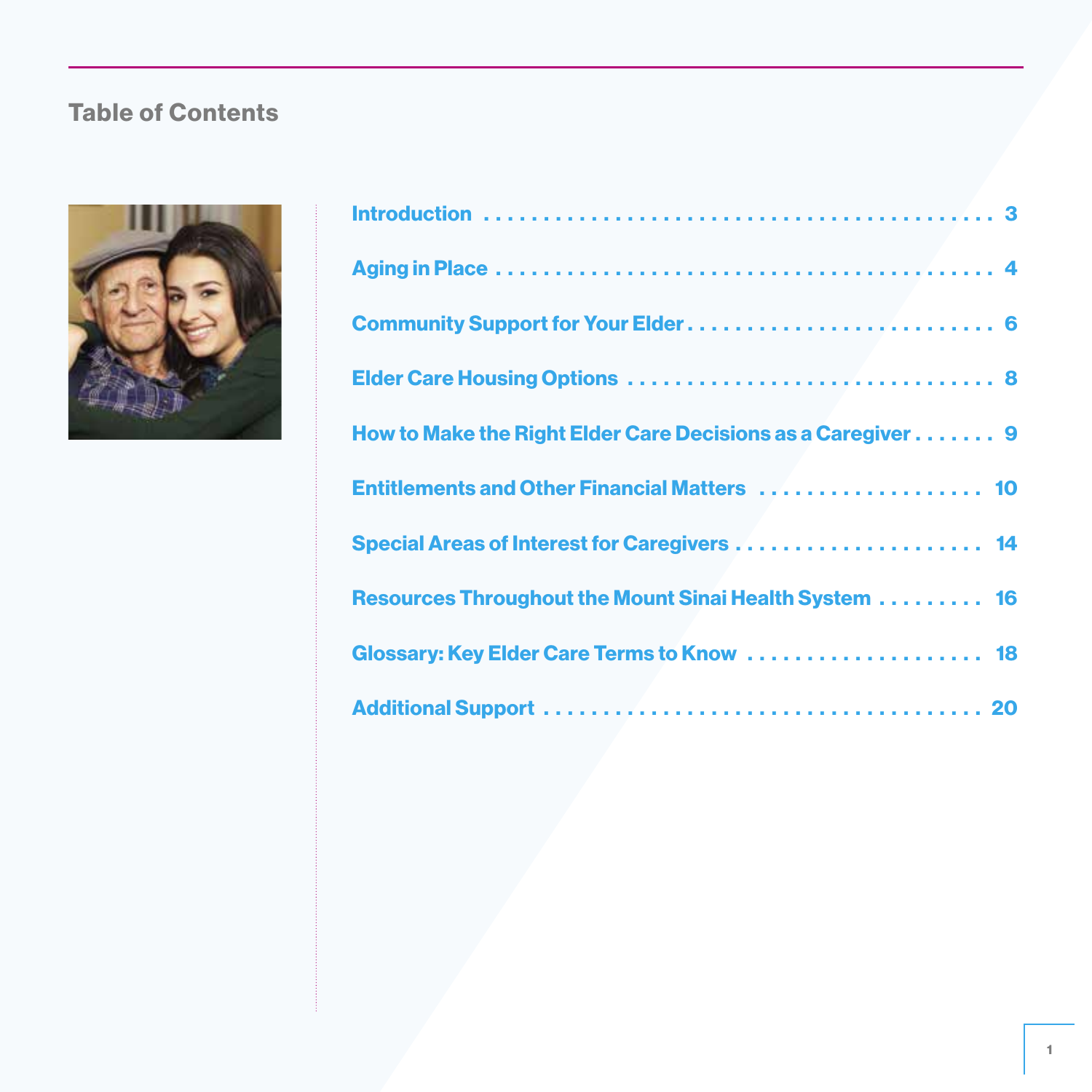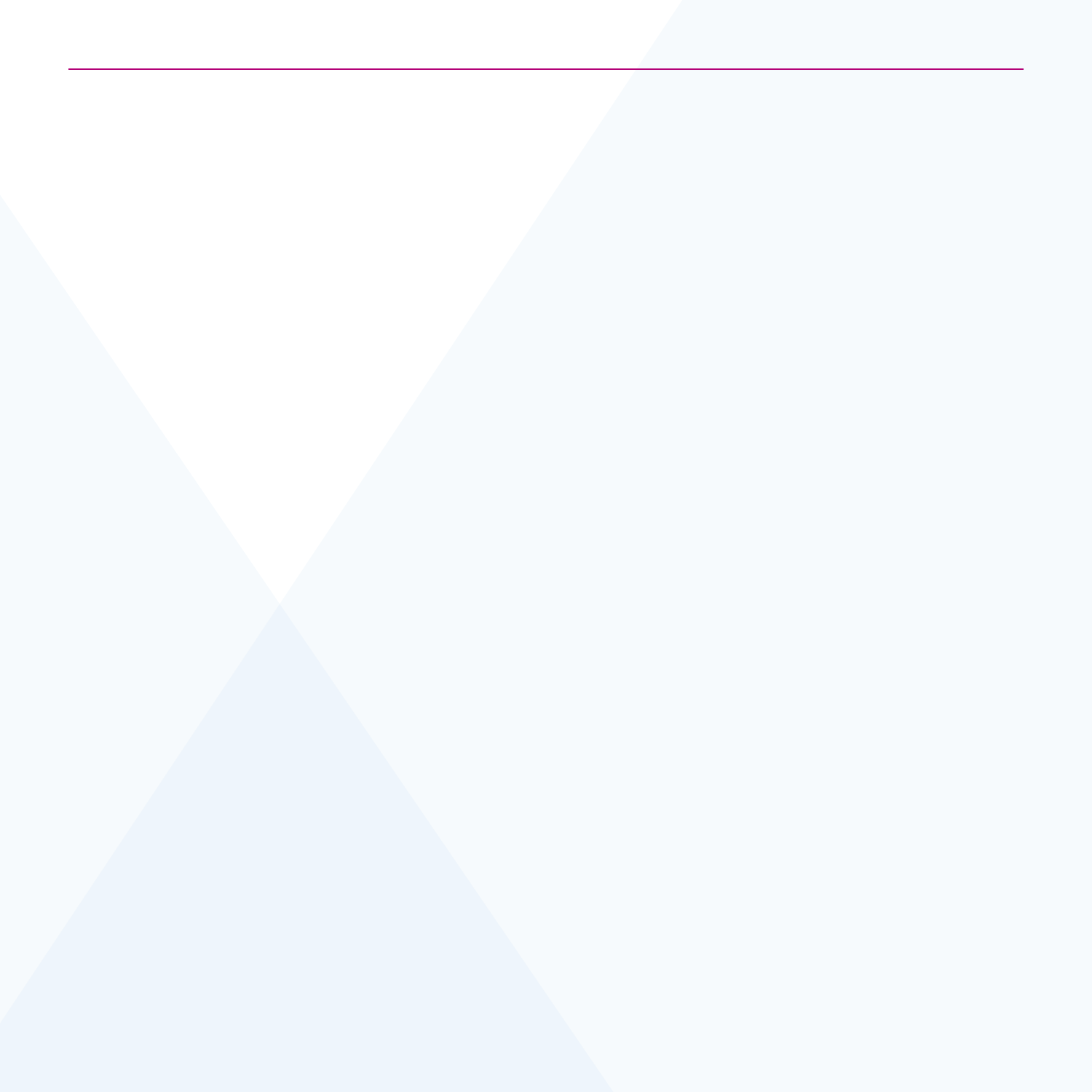# Introduction



Daniel Hughes, PhD, CEAP *Director Employee Assistance Program Mount Sinai Health System*

Dear Faculty and Staff:

We are pleased to announce the publication of the Mount Sinai Health System's "Elder Care Guide." It was created as a complement to the Employee Assistance Program's "Child Care Information and Referral Guide." Caring for an elderly friend or relative is complex, challenging, and stressful. Each elder care situation is different and changes over time. There are no "one size fits all" solutions. The guide is designed to assist employees who care for or are concerned about an elderly friend or relative. It contains basic definitions, information, and resources. Please note that contact information will change over time. We will make every effort to keep the Guide current.

As a leader in the fields of geriatrics and social work services, Mount Sinai offers many internal resources. We encourage you to consider them as you develop your particular elder care plan. If you have questions or would like to discuss your concerns with a counselor, please contact the Employee Assistance Program (EAP) at 212-241-8937 to schedule an appointment.

Sincerely,

Daniel Hughes, PhD, CEAP *Director, Employee Assistance Program* Mount Sinai Health System 19 East 98th Street, Suite 3 A, New York, NY 10029 212-241-8937 | daniel.hughes@mountsinai.org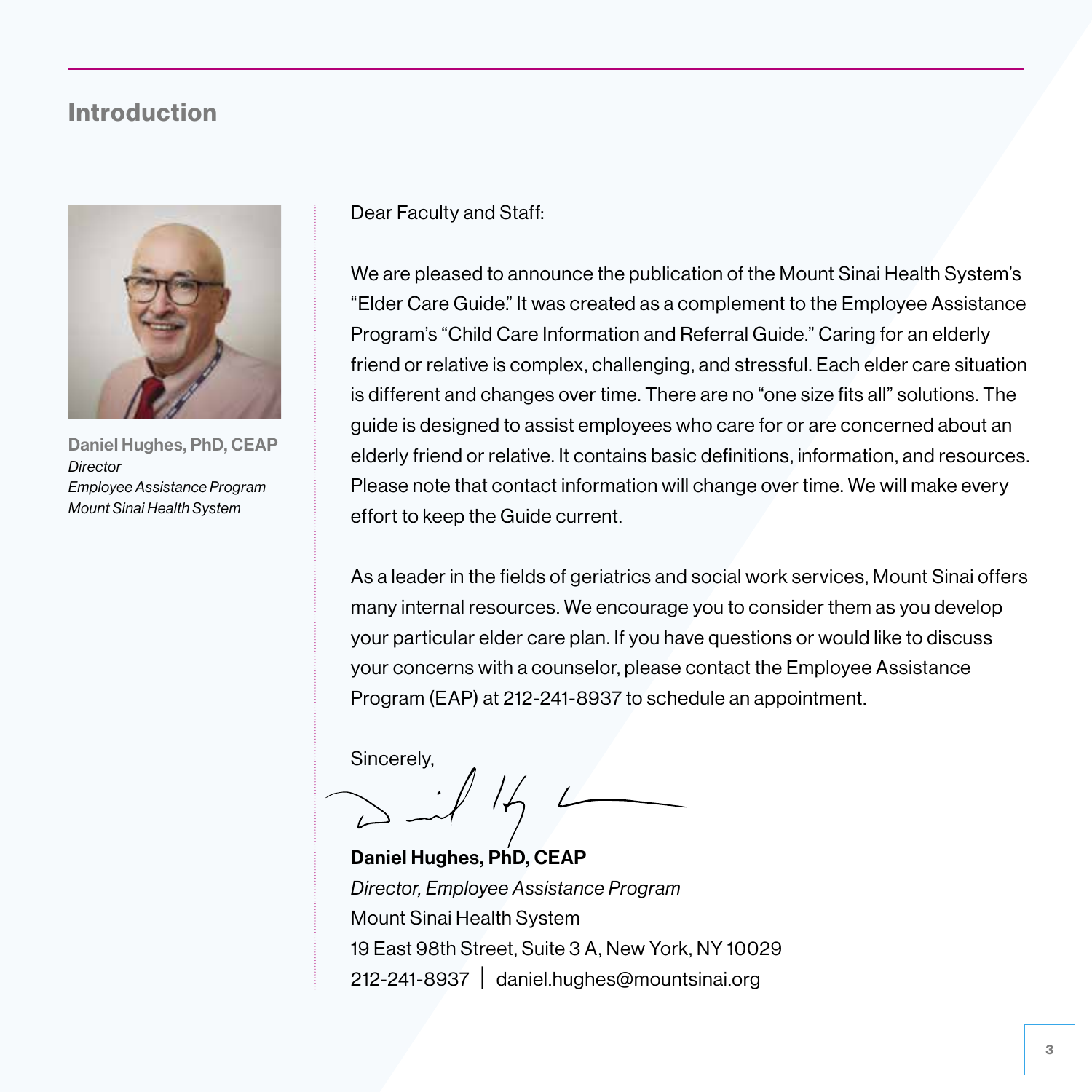## Aging in Place



Millions of older adults are living longer and more independent lives.

Chances are that the elders in your life may choose to stay at home as they grow older. Home is where they feel most comfortable, and the thought of growing old anywhere else can be frightening.

Many of the apartments or homes that our elders live in may need adjusting to fit their needs, as they were not built for an older person. This is especially true for New York City residents. Slips, falls, and burns are some of the most common accidents involving our elders while they are at home.

In addition to structural and safety concerns, the children, grandchildren, or extended family of elders may not be in close proximity to them. Many older adults live alone and as a result, may become the victims of crimes. Criminals target older people, as they can be isolated. It is increasingly important to make sure that they are safe at home.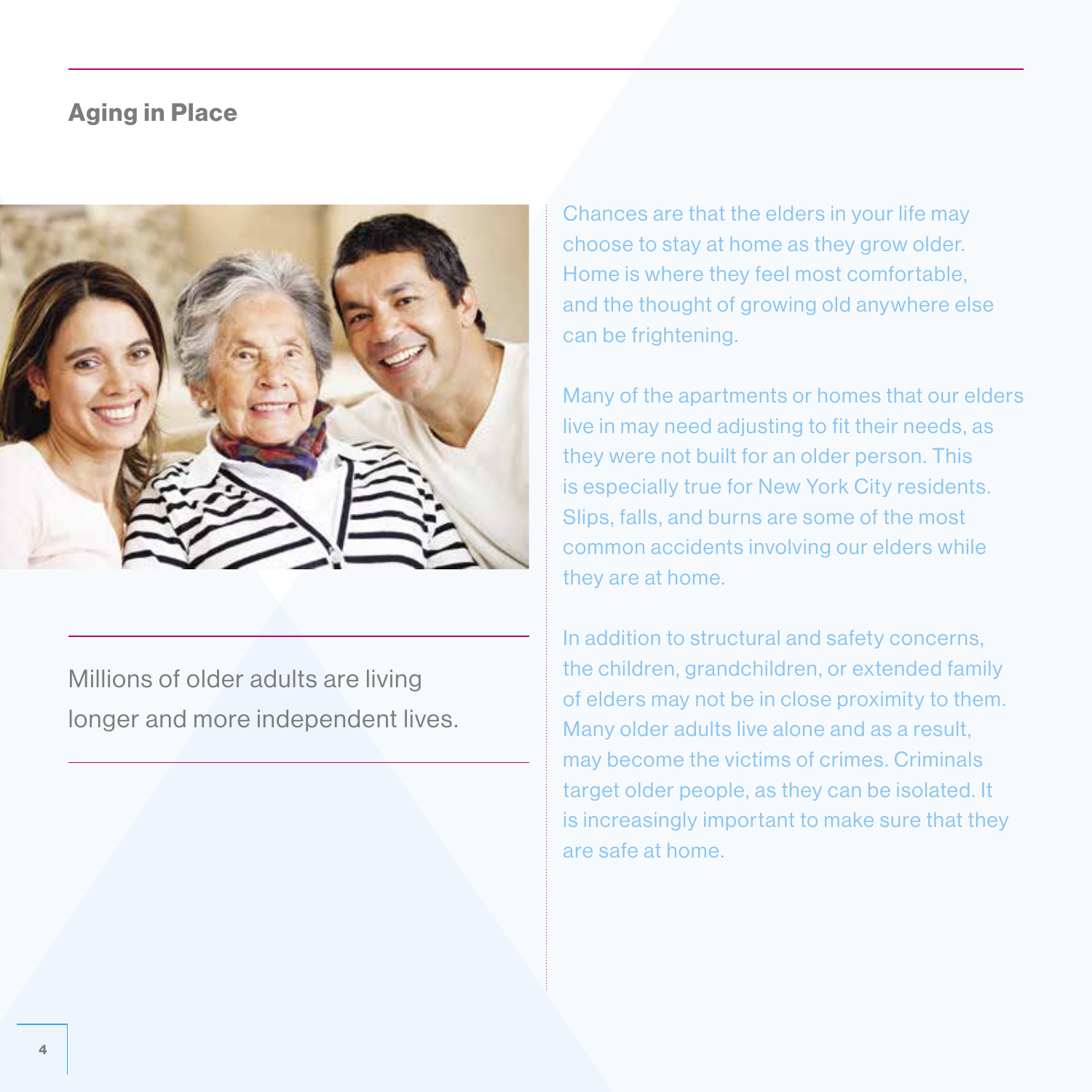Here are some tips to help keep the elder in your life safe at home:

## Keep Emergency Numbers Handy

• The names and phone numbers of your elder's reliable family members, friends, doctors, and medical centers should be in plain sight for your elder to call when/if needed.

## Safety-Proof Home

- Make sure your elder's hallways, stairs, and paths are well lit and clear of objects.
- If your elder's home has stairs, ensure that the rails and banisters are secure.
- Tape all area rugs to the floor so they do not move when your elder walks on them.

## Preventing Falls

- If the elder in your life has trouble with balance or walking or has fallen in the past year, discuss fall-risk assessment with their health care provider.
- You may want to also ask their provider if your elder would benefit from physical therapy and/or occupational therapy to prevent falls.

## Avoid Bathroom Hazards

- If your elder's home has a boiler, make sure the water heater is set no higher than 120° F. This can help prevent scalding.
- If balance is a problem for your elder, have grab bars installed in the shower and near the toilet.
- If your elder is having a hard time getting in and out of the tub, or on and off the toilet, ask their provider about a shower tub chair or bench and/or a raised toilet seat.

## Protect Against Abuse

- Remind your elder to never allow a stranger into their home when they are alone.
- Add your elder's name to the National Do Not Call List (1-888-382-1222). Speak with them about never taking offers made by telephone salespeople.
- Speak with the elder in your life about not feeling pressured into making purchases, signing contracts, or making donations. It is never rude to wait and discuss the plans with a family member or friend.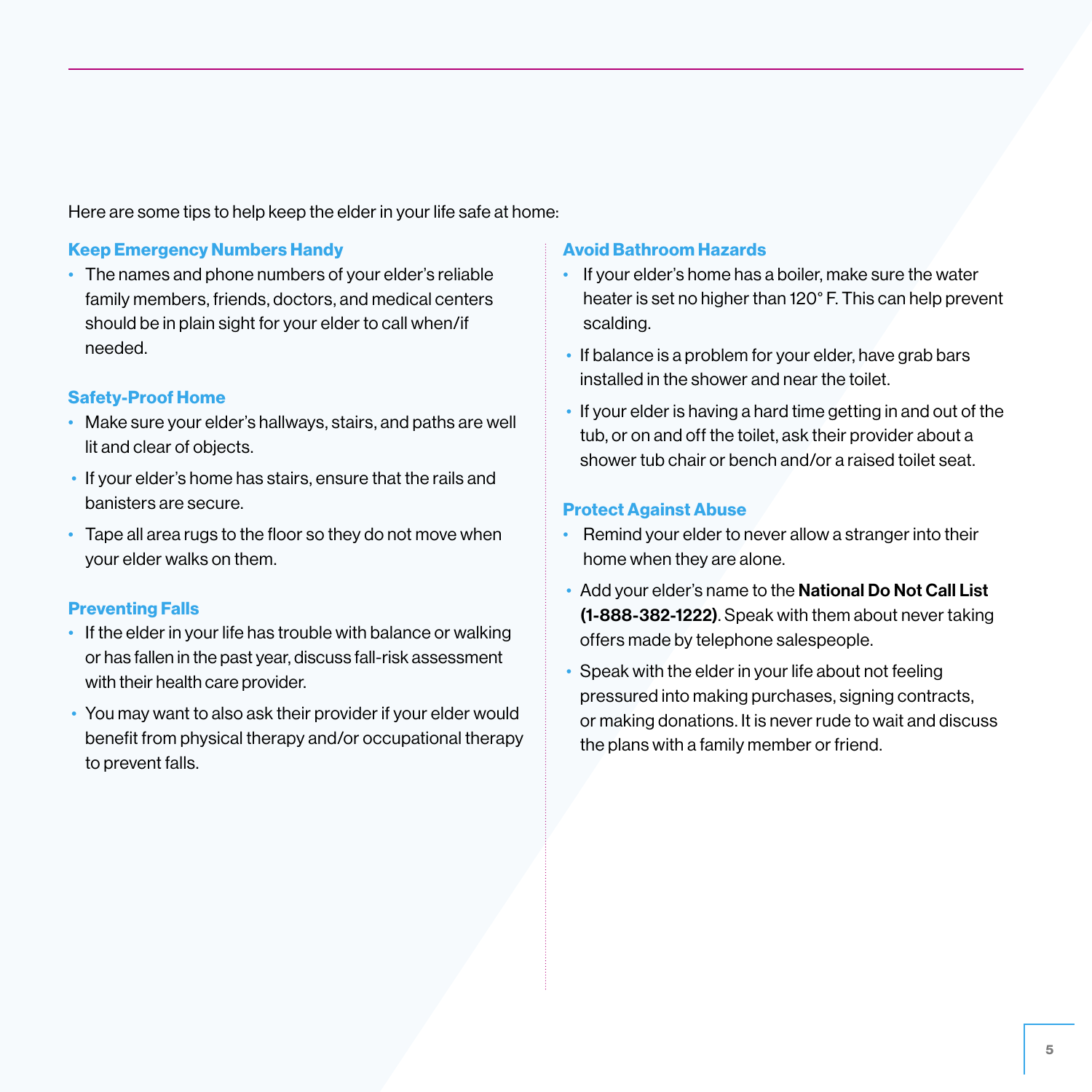# Community Support for Your Elder

If the elder in your life chooses to age at home, or in place, it may become evident that additional help must be obtained. Seniors often have a limited number of friends, family members or neighbors who will be willing to help with odds and ends.

Even more important, there may be a limited number of people in their lives who are willing or have the time to provide individualized care. Socialization for your elder is important, as isolation can be detrimental to their physical and emotional well-being.

Below are the kinds of social support that the elder in your life is eligible for:

## Informal Community Supports

## • Senior Companion Care Services

 Companion care is primarily emotional support and companionship for elders who are generally healthy and who want to remain independent at home. However, it can also include a range of non-medical services that help make a senior's life more manageable. These services include light housekeeping, assistance with activities of daily living medication reminders, and more. Though companion care focuses on seniors in their homes, it can be provided to those in nursing homes and assisted living facilities.

## • Home Health Aide

 Home health aides provide routine health care such as changing bandages or dressing wounds, and applying topical medications to elderly, seriously ill, or disabled people at home or in a care facility. They monitor or report changes in the health status of a client or patient. They can also offer special care, like bathing, grooming, and dressing the patient and provide services like light housekeeping. The insurance carrier, in addition to a nurse, will decide how many hours the patient is entitled to. The length of time varies depending on the amount of assistance needed, ranging from 4 hours to 24 hours per day. *Please see our section on Medicare and Long Term Care for further information (p.12).*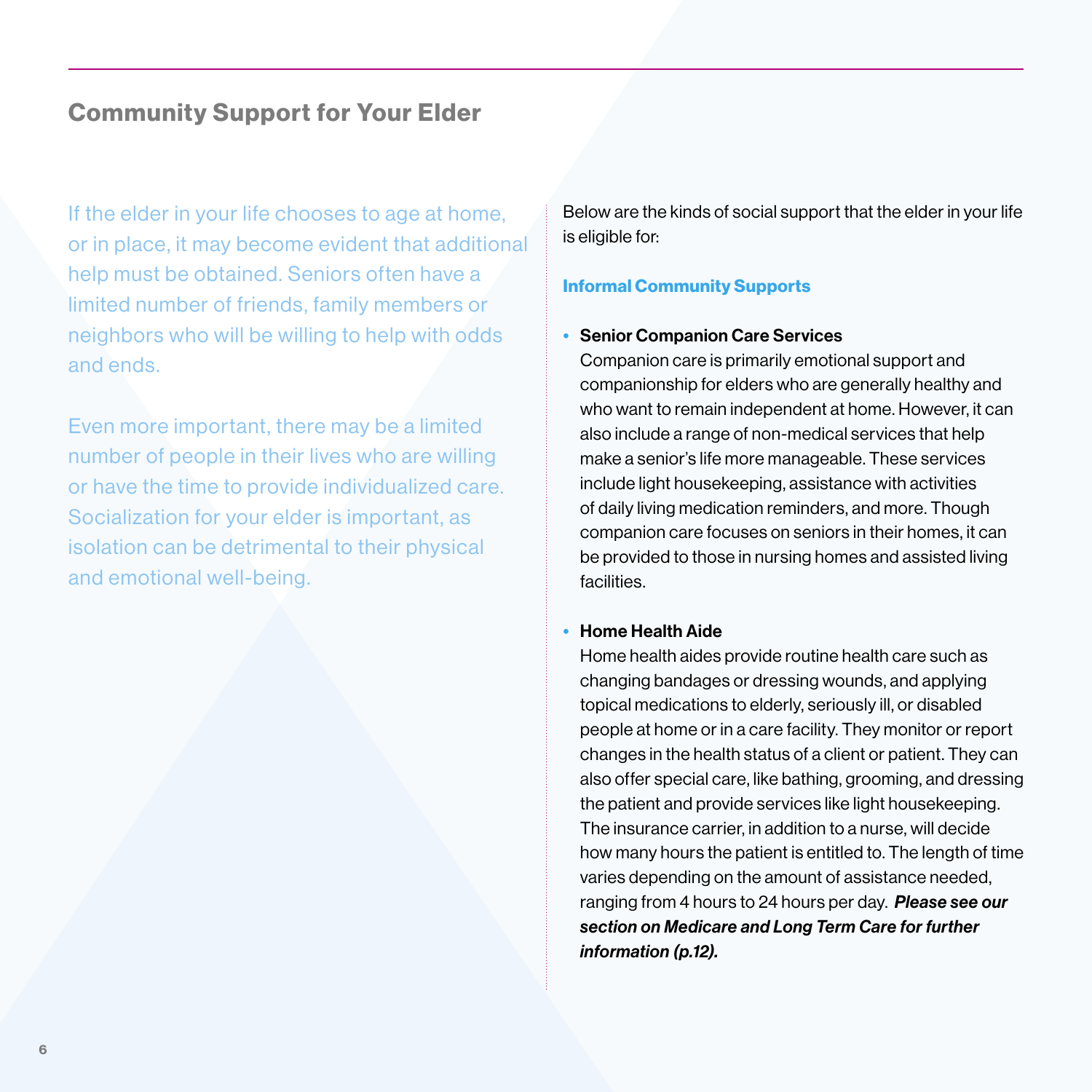#### Formal Community Supports

#### Respite Care

Respite care provides temporary relief for a primary caregiver, enabling one to take a much-needed break from the demands of care-giving. Respite care can help ease the burden of family care-giving and provide a welcome change of routine for the person you're caring for. Three forms of respite care are:

#### • Social Adult Day Services

 A structured, comprehensive program that provides functionally impaired individuals with socialization, supervision and monitoring, personal care, and nutrition in a protective setting during any part of the day, but for less than a 24-hour period. Additional services may include and are not limited to maintenance and enhancement of daily living skills, transportation, caregiver assistance, and case coordination and assistance. Social adult day services do not include a medical component and are regulated by the New York State Office for the Aging.

#### • Adult Day Health Care

 A structured, comprehensive program that provides health care services and activities to a group of registrants with functional impairments (including Alzheimer's and other forms of dementia and Parkinson's disease) to maintain their health status and enable them to remain in the community. Programs are located at a licensed residential health care facility or an extension site. Adult day health care does include a medical component and is regulated by the New York State Department of Health.



#### • Overnight Programs for Older Adults

 Elders with Alzheimer's and other dementia-related diseases often lose their sense of time, and as a result, are awake and active, either many times throughout the night, or all night, a phenomenon known as "Sundowning." Sleep disturbances, confusion, and wandering can put those with dementia at risk if not monitored at night. Night programs for those living with dementia who require constant supervision provide respite for the family.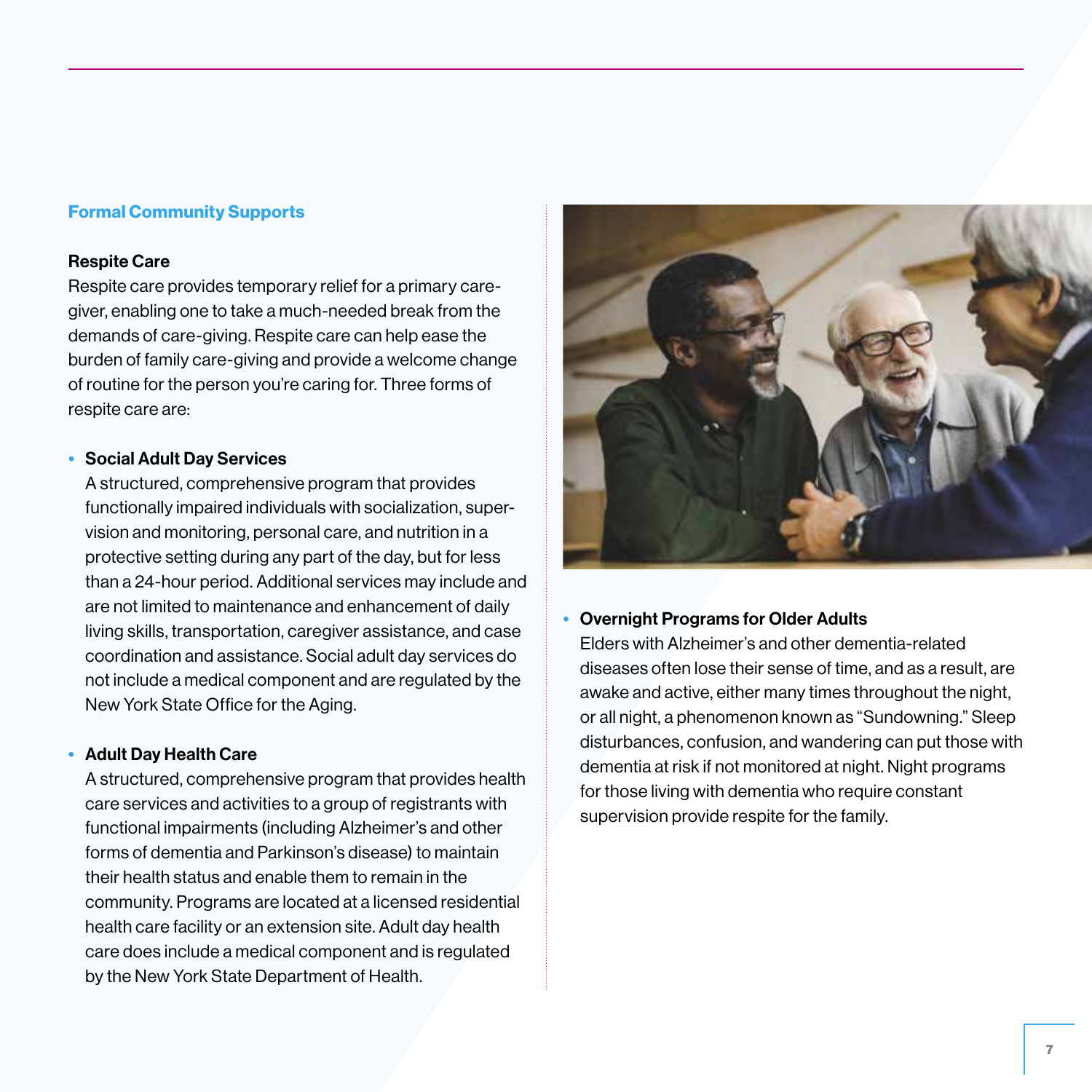## Elder Care Housing Options

A range of housing options are available for elders at various stages of their lives. There are communities specifically for older adults, centered in intergenerational communities. There are also options for older adults who need medical care frequently. Below are senior housing options to consider:

#### Independent Living

Independent living communities for seniors refers to residence in an easy-to-maintain, private apartment or house within a community of seniors. Residents maintain their independence yet are provided with meals, housekeeping, activities/wellness programs, transportation, socialization, and more. Independent living provides the greatest versatility and self-sufficiency.

## Naturally Occurring Retirement Communities Programs

Naturally Occurring Retirement Communities (NORC) emerged in the mid-1980s to provide support to elders aging in place along with their neighbors. NORC offer on-site services to help older adults live safely at home for as long as possible. Social workers at each NORC provide case management and health care information, plus classes, social activities, and trips. There are 27 located in New York City, one of which is closely associated with Mount Sinai Senior Health and the Penn South Program for seniors. Participants must be age 60 or older.

## Adult/Age-Restricted Communities

Residents live in individual, detached one-story houses and apartments that are restricted to adults ages 55 and older. These communities offer various facilities, ranging from tennis courts to swimming pools. These communities can be "gated" or "secured," restricting access to only residents and their quests.

## Assisted Living

Assisted living communities offer 24-hour care and access to more personal-care services for those who need support to perform activities of daily living (see glossary for definition). If around-the-clock medical care and supervision are not needed, but personal care services are required, an Assisted Living Community may be a good choice. Meals are served three times a day and are included in the cost of residing in this type of community. This setting is more restrictive than independent living but is still an environment that promotes independence.

## Skilled Nursing Facilities

This is the highest level of care for older adults outside of a hospital. In a skilled nursing community, staff provides assistance with getting in and out of bed, feeding, bathing, and dressing. A higher level of medical care is also provided. The residences are 100 percent secure, with alarmed or locked areas to ensure no one wanders off.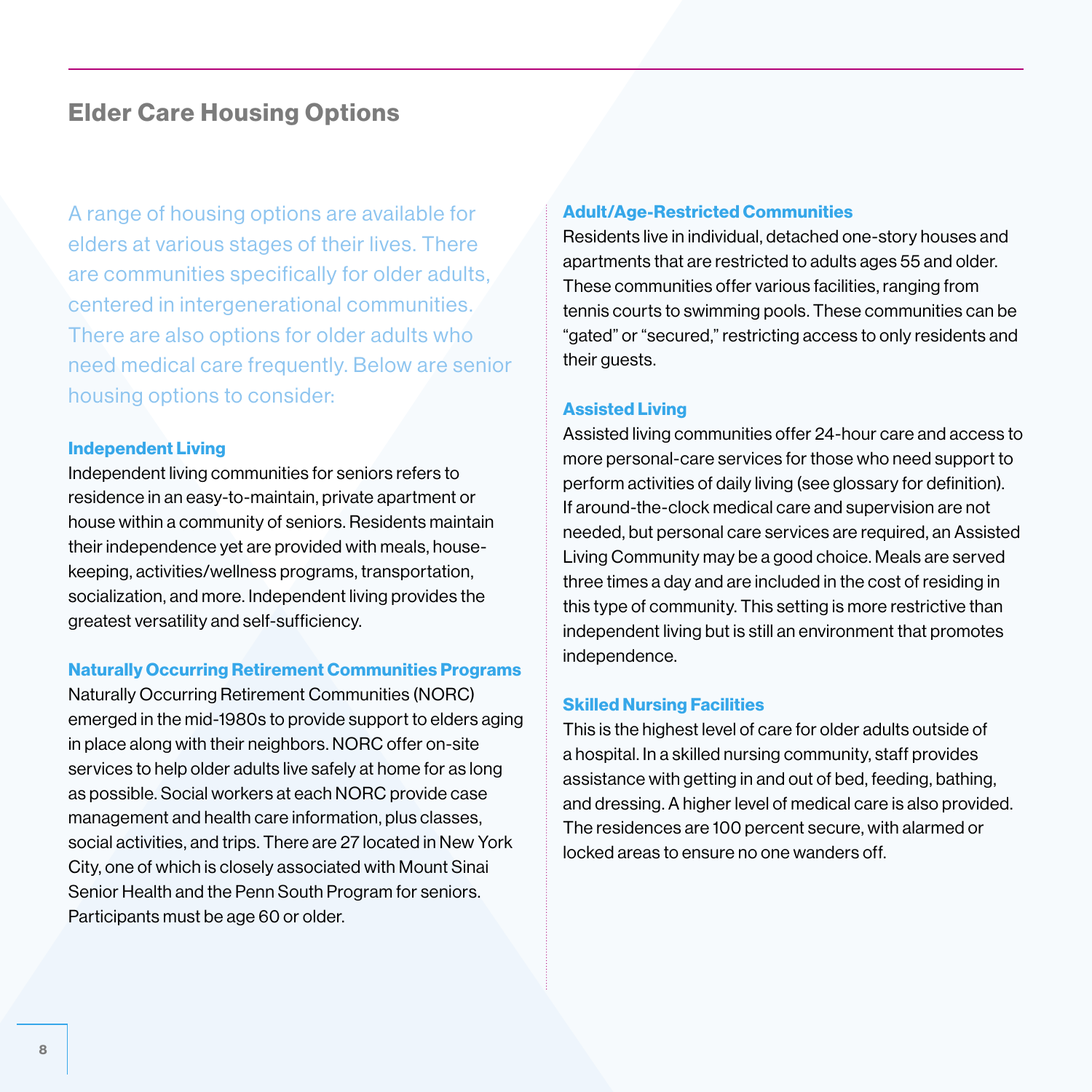# How to Make the Right Elder Care Decisions as a Caregiver

Elder care planning revolves around your elder's needs, wishes, and wants for their future. Having a conversation about what is most important to them, as they grow older, is essential. It is best to have these conversations while they are still able to express their desires.

The following checklist can be used as a starting point to better understand priorities. Start by asking your elder to check all those that are important to them, and as time goes on, have deeper conversations about how to go about attaining these goals.

- $\Box$  To remain as independent as possible for as long as possible
- $\Box$  To remain in own home for as long as possible
- $\Box$  To focus on a hobby
- $\Box$  To work for as long as possible
- $\Box$  To become involved in the community
- $\Box$  To remain as financially independent as possible
- To safeguard my savings
- To take or teach classes
- To create a financial safety net in the event of an emergency or crisis situation



- $\Box$  To buy a second home or condo
- $\Box$  To move closer to family
- $\Box$  To relocate to a smaller home or an apartment after retirement
- $\Box$  To sell or donate items
- $\Box$  To retire in a different city, state, or country
- $\Box$  To travel frequently after retirement
- $\Box$  To be able to help my children and grandchildren financially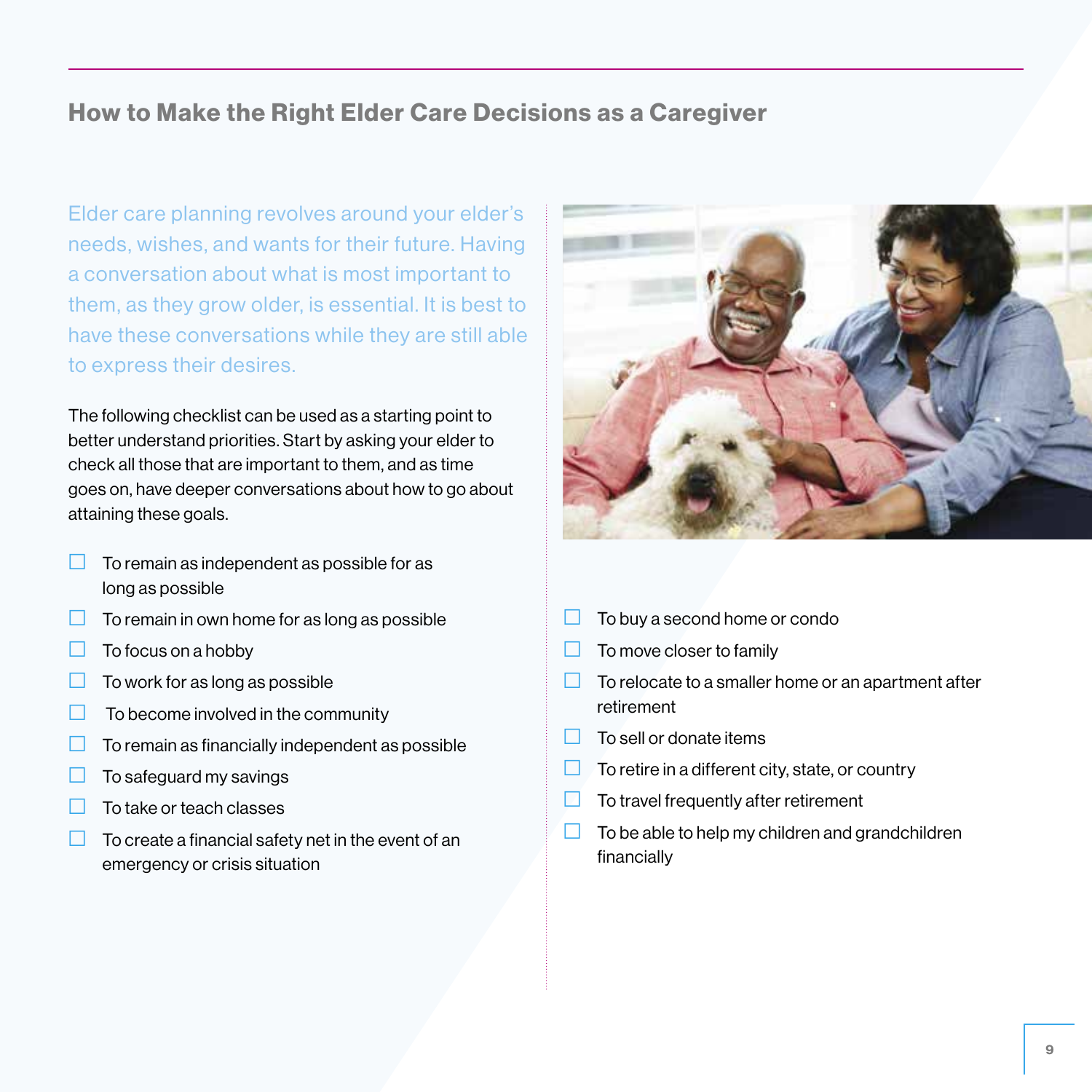# Entitlements and Other Financial Matters



After retirement, your elder's financial needs can vary greatly. They may be alive for well over 20 years after they stop working. Furthermore, the level of services your elder needs may fluctuate over time. Aging requires keen longterm planning.

In this section, you will find information regarding how to financially support your elder.

## Income Sources for Your Elder

## Social Security

There are three forms of Social Security benefits that one may be eligible for after age 62:

## • Worker's Benefits

 Retired workers and their spouses who have, during their working years, paid into the Social Security system receive Social Security benefits monthly. The amount you receive varies depending on the age you retire and the amount of money you paid into your benefit. If you have never worked under Social Security, you may be able to get spouse's retirement benefits if you are at least 62 years of age and your spouse is receiving retirement or disability benefits.

## • Survivor's Benefits

 Survivor's benefits are an extension of the Social Security program that pays out a portion, or all, of the benefits of a deceased individual to their surviving spouse or dependent children. If a surviving spouse is already receiving Social Security benefits on their own, the amount they receive may increase depending on the amount of one's own Social Security benefits and the benefits of the deceased spouse.

## • Disability Benefits

 Social Security pays benefits to people who can't work because they have a medical condition that is expected to last at least one year or result in death. In general, to get disability benefits, you must meet two different earnings tests: A recent work test, based on your age at the time you became disabled; and a duration-of-work test to show that you worked long enough under Social Security.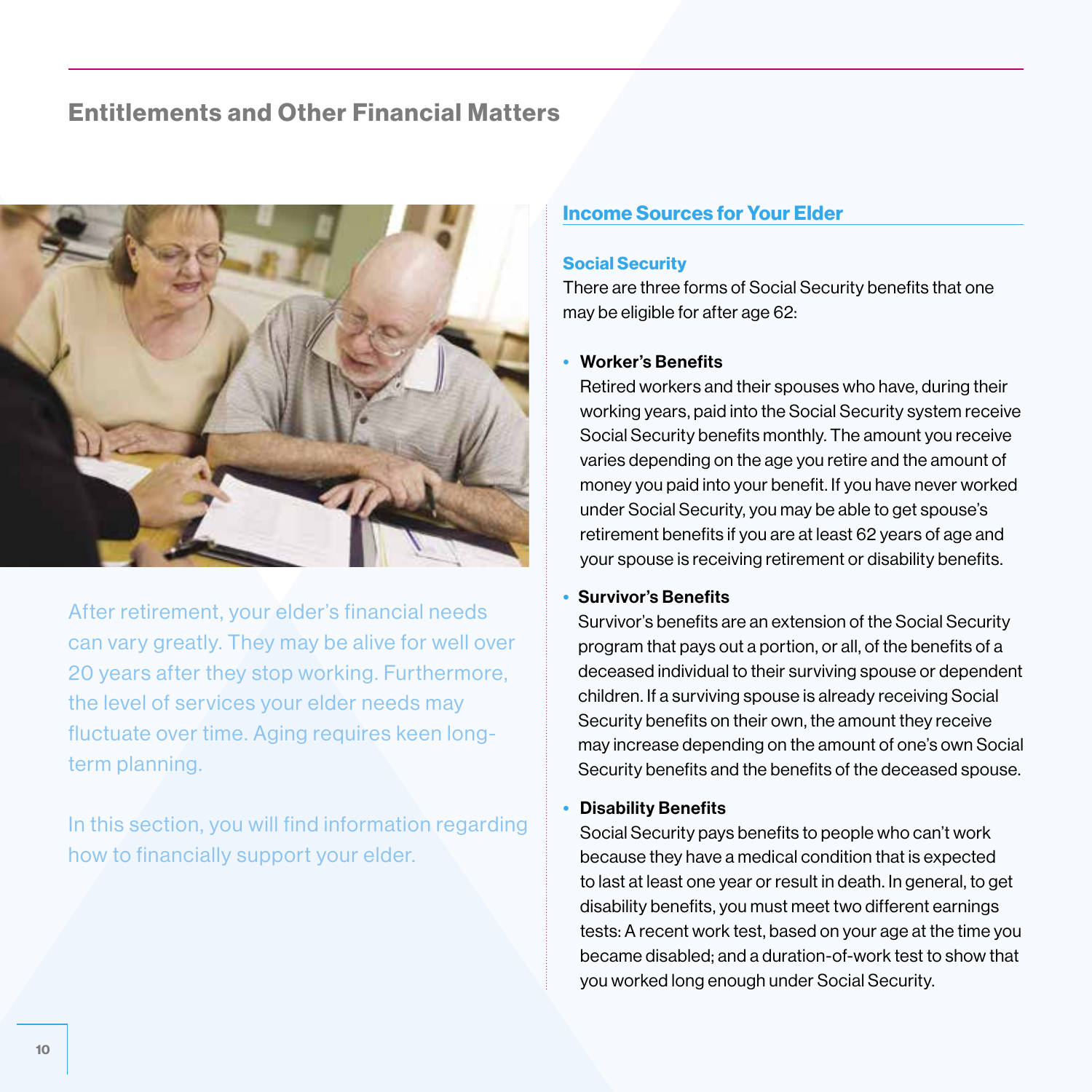## Supplemental Security Income (SSI)

The Supplemental Security Income (SSI) program pays benefits to disabled adults and children who have limited income and resources. SSI benefits also are payable to people 65 and older without disabilities who meet the financial limits.

## Health Insurance for Your Elder

Aside from health coverage that your elder may be entitled to through their pension plan, federal and state options are available to provide coverage. They include Medicare and Medicaid.

## **Medicare**

Medicare is the federal health insurance program for people who are 65 or older, younger people with disabilities, and people with end stage renal disease (permanent kidney failure requiring dialysis or a transplant, sometimes called ESRD). The different parts of Medicare help cover specific services:

- Part A covers inpatient hospital stays, care in a skilled nursing facility, hospice care, and some home health care up to 80 percent. Your elder is automatically entitled to this once they are 65 years old.
- Part B covers certain doctors' services, outpatient care, medical supplies, and preventive services. Your elder is automatically entitled to this once they are 65 years old.
- **Part C, also known as Medicare Advantage Plans, provides** all of your Part A and Part B benefits. Most Medicare Advantage Plans offer prescription drug coverage. This kind of Medicare health plan is offered by a private company that contracts with Medicare. Medicare Advantage Plans include:
	- Health maintenance organizations
	- Preferred provider organizations
	- Private fee-for-service plans
	- Special needs plans
	- Medicare medical savings account plans
- Part D, also known as Medicare Prescription Plan adds prescription drug coverage to one's original Medicare plan. These plans are offered by insurance companies and other private companies approved by Medicare.

NOTE: The open enrollment period is October 15 until December 7 of each year.

#### Medicare Rx Extra Help

Medicare beneficiaries can qualify for Extra Help with their Medicare prescription drug plan costs. The Extra Help is estimated to be worth about \$4,000 per year. To qualify for the Extra Help, a person must be receiving Medicare, have limited resources and income, and reside in one of the 50 states or the District of Columbia.

*(continued)*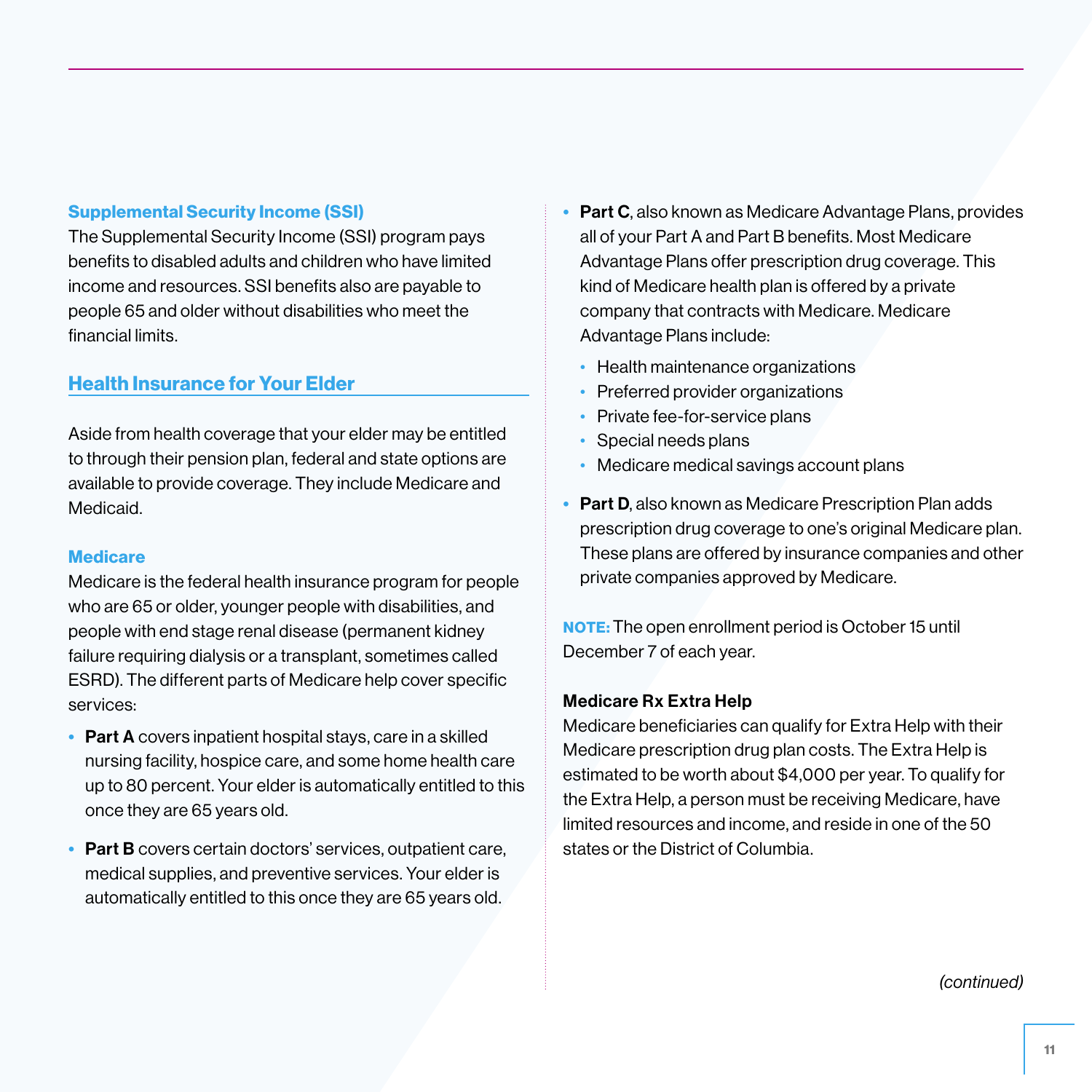# Entitlements and Other Financial Matters *(continued)*

## Medigap

Medicare Supplemental Insurance (also called Medigap) is a form of insurance that is meant to cover what Medicare does not. Medicare is the "primary insurance" and Medigap is considered "secondary." Medicare typically pays up to a certain amount (usually 80 percent) for hospital care, doctors' visits, etc., with the individual beneficiary responsible for the rest Medicare Supplemental Insurance can pay for these remaining costs.

## Elderly Pharmaceutical Insurance Coverage (Specific to New York State)

Elderly Pharmaceutical Insurance Coverage (EPIC) provides secondary coverage for Medicare Part D and EPIC-covered drugs purchased after any Medicare Part D deductible is met. EPIC also covers approved Part D-excluded drugs once a member is enrolled in Part D. EPIC helps pay the Medicare Part D drug plan premiums for members with income up to \$23,000 if single or \$29,000 if married.

## Medicaid

Medicaid is a program for New Yorkers who can´t afford to pay for medical care. You may qualify for Medicaid if you have high medical bills, if you receive Supplemental Security Income, and/or meet certain financial requirements. There is an array of categories that the elder in your life or you as a caregiver may fall into.

## Medicaid Excess Income Program

The Medicaid Excess Income program is sometimes referred to as the "spend-down program" or the "surplus income program". If your monthly income is over the Medicaid level, you may still be able to get help with very large medical bills. This program is designed for older adults that have medical conditions that need long term treatment. This includes outpatient care, doctor and dental visits, lab tests, prescription drugs, and long-term care in the community, such as home care and assisted living.

## Managed Long Term Care

Managed long–term care (MLTC) is a system that streamlines the delivery of long-term services to people who are insured under Medicaid, are chronically ill or disabled, and wish to stay in their homes and communities. These services, such as home care or adult day care, are provided through managed long-term care plans that are approved by the New York State Department of Health. The entire array of services to which an enrolled member is entitled can be received through the MLTC plan the member has chosen.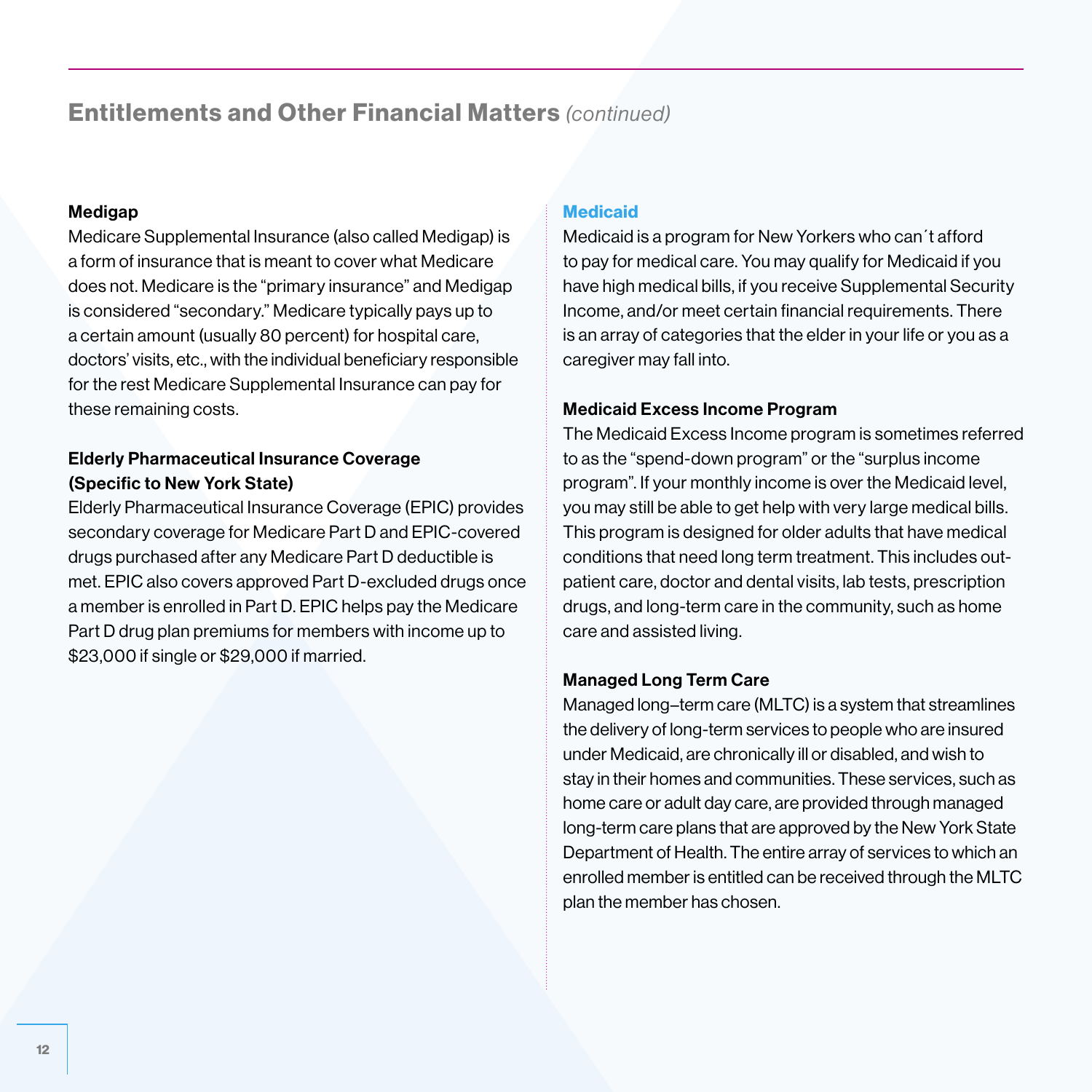## Cost-Savings Programs for Housing

## State Property Tax Relief (STAR)

In the STAR Program, local governments and school districts in New York State can opt to grant a reduction on the amount of property taxes paid by qualifying senior citizens. This is accomplished by reducing the taxable assessment of the senior's home by as much as 50 percent. To qualify, seniors generally must be 65 or older and meet certain income limitations and other requirements.

#### The Senior Citizen Rent Increase Exemption

The Senior Citizen Rent Increase Exemption (SCRIE, also known as the NYC Rent Freeze Program) freezes the rent for head-of-household seniors 62 and older who live in rent-regulated apartments. In order to satisfy the income eligibility requirement, the senior's household income must be \$50,000 or less.

## Other Financial Resources

## Life Insurance for Seniors

Life insurance is a way for seniors to protect their families from becoming financially burdened with end-of-life expenses. Policies can protect your family from large expenses and/or outstanding debts. Life insurance can also help provide for a special-needs dependent after you are no longer alive, or senior housing when it is deemed necessary.



Be aware of all entitlements and services available to your elder.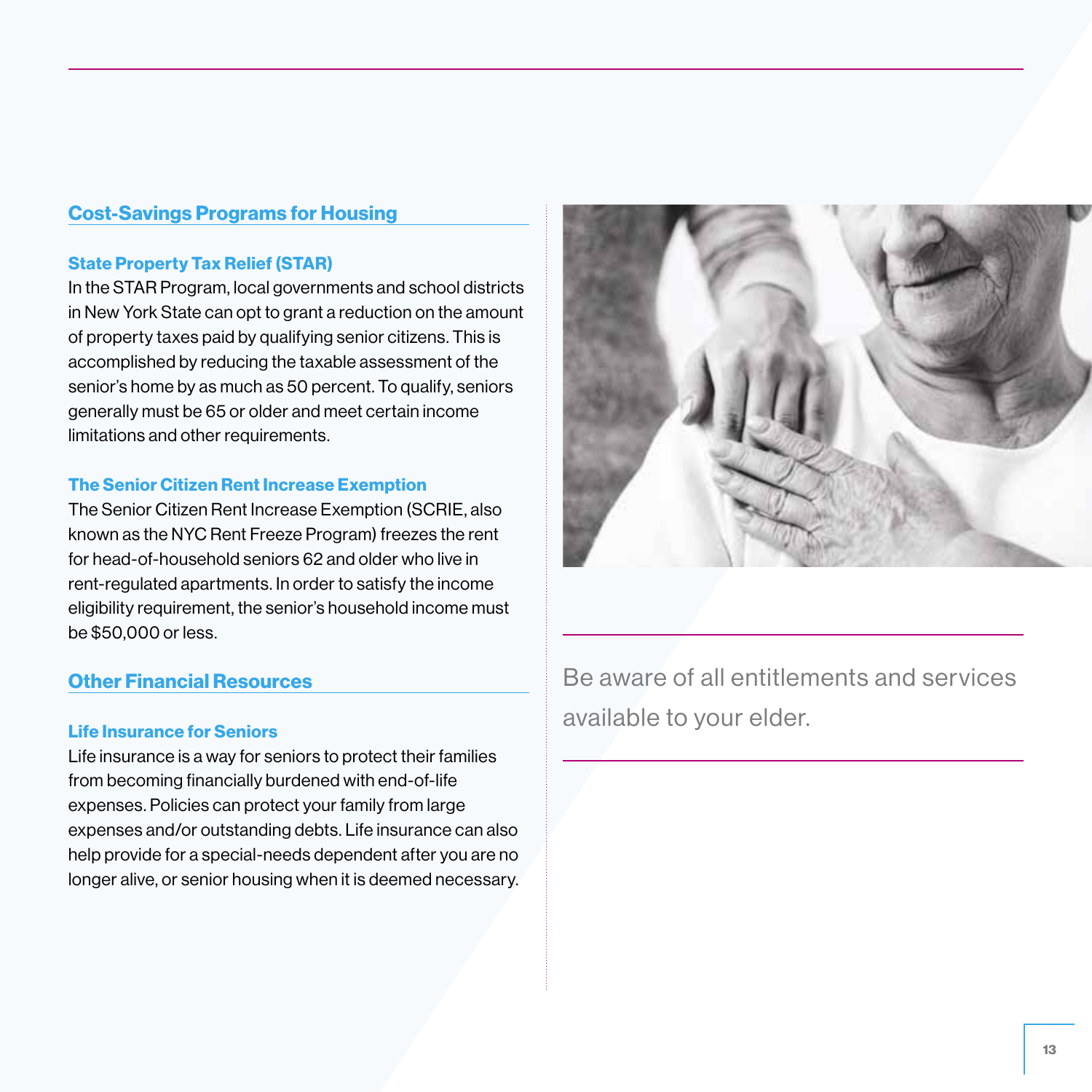# Special Areas of Interest for Caregivers

#### Memory Impairment and Dementia

Memory loss that disrupts daily life may be a symptom of cognitive impairment. Dementia is not a specific disease, but rather a catch all term describing a group of symptoms associated with a decline in memory and other cognitive skills. The decline must be severe enough to reduce a person's ability to perform everyday activities. Alzheimer's accounts for more than 50 percent of cases, and vascular dementia is the second most common dementia type. Many other conditions can cause symptoms of dementia, including some that are reversible, such as thyroid problems and vitamin deficiencies.



While symptoms of dementia vary greatly, at least two of the following core mental functions must be significantly impaired to be considered dementia (Alzheimer's Association, 2018):

- Memory
- Communication and language
- Ability to focus and pay attention
- Reasoning and judgment
- Visual perception

NOTE: *If you feel that the elder in your life exhibits any of these symptoms, please follow up with their primary care provider, geriatrician, or neurologist as soon as possible.*

## **Hoarding**

Hoarding disorder is the excessive saving of valuable items. This disorder becomes even more complex for people living with dementia. Hoarding items often results from memory loss, mental confusion, disorientation, and/or impaired judgment. Hoarding is theorized to be one of the ways people with dementia can retain things they care about. Common characteristics of hoarding are:

- Collecting and keeping an array of items, even things that appear useless or of little value to most people.
- Experiencing distress or problems in daily activities due to retaining items.
- Cluttered living spaces that keep a person from using the rooms as they were intended.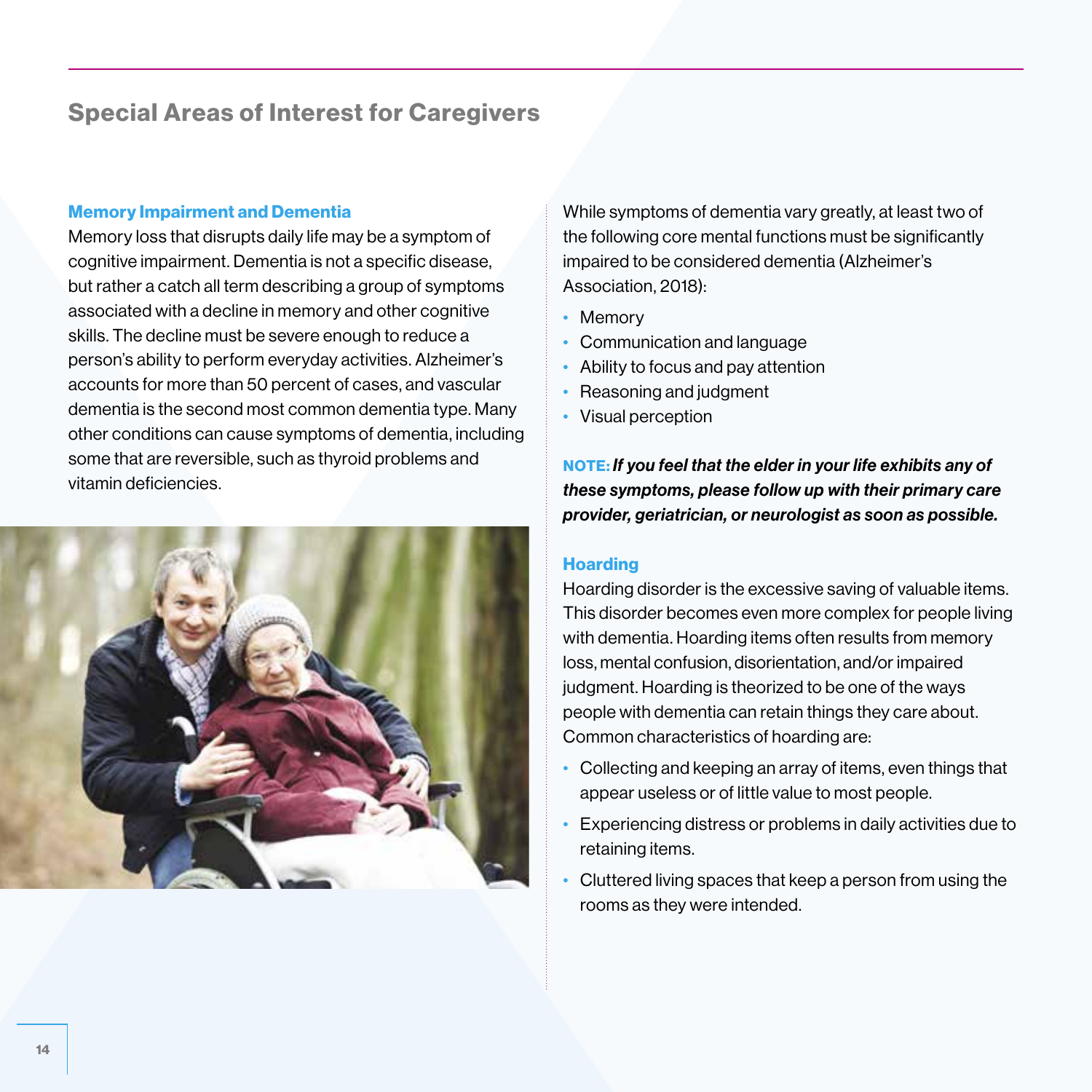#### Our LGBT Elders

Older adults make up a significant share of the overall LGBT community. While confronted with the same challenges that all people face as they age, LGBT elders also face an array of unique barriers and inequalities that can stand in the way of a healthy and rewarding later life.

#### End-of-Life Care

End-of-life care is used to describe the support and medical care given during the time surrounding death. Such care is not confined to before breathing ceases and the heart stops beating. Older people often live with one or more chronic illnesses and need a lot of care for days, weeks, and even months before death.

Here are two forms of end-of-life treatment that can enhance your elder's quality of life:

#### • Palliative Care

 Palliative care is specialized medical care for people with serious illnesses. It focuses on providing patients with relief from the symptoms, pain, and stress of a serious illness whatever the diagnosis. The goal is to improve quality of life for both the patient and the family. Palliative care is provided by a team of doctors, nurses, and specialists who work together to provide an extra layer of support. It is appropriate at any age and at any stage in a serious illness and can be provided along with curative treatment.



#### • Hospice Care

 Hospice care helps people who have illnesses that cannot be cured and who are nearing death. Most hospice patients are in their last six months of life. The goal is to give comfort and peace instead of a cure. Hospice care is given by a team. This team may include doctors, nurses, social workers, counselors, aides, clergy, and therapists. The team works together to give the patient and family comfort and support. Someone from your hospice care team is available 24 hours a day, 7 days a week, to provide any support you, your loved one, or your family needs. Hospice care treats the mind, body, and spirit.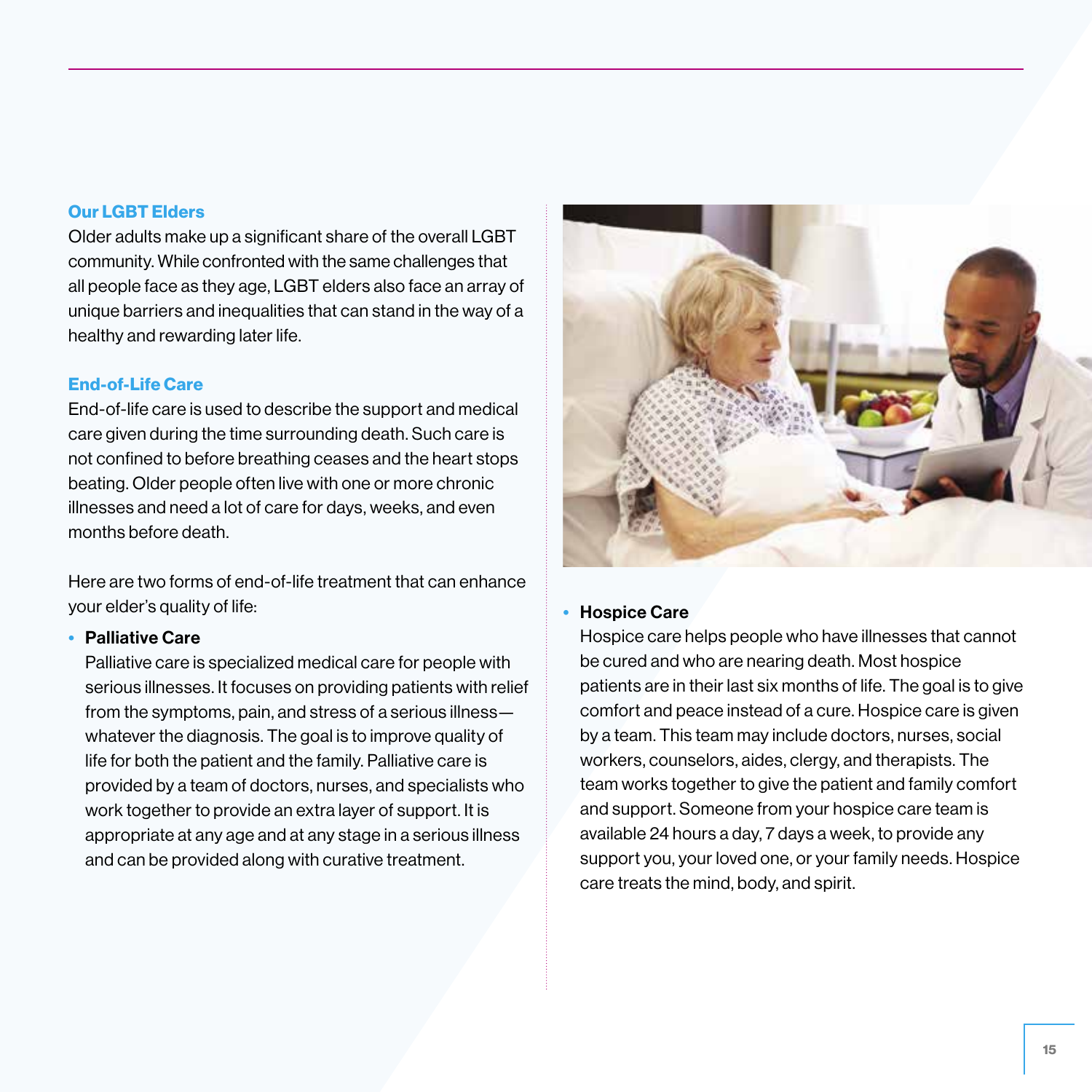# Resources Throughout the Mount Sinai Health System

## The Mount Sinai Hospital

## Martha Stewart Center for Living Geriatrics Outpatient Practice

The Martha Stewart Center for Living (MSCL) serves to promote and facilitate access to health care resources for older adults and to enhance the public perception of aging. Patients and their caregivers have access to programs and resources appropriate for their needs and interests.

#### TEL: 212-659-8552

The Phyllis and Lee Coffey Geriatrics Practice at the Martha Stewart Center for Living is a primary care practice that specializes in treating the health problems of older adults, as well as offering activities, classes, and programs designed to help older adults get active and stay active well into old age. Palliative-care consultation services, provided through The Lilian and Benjamin Hertzberg Palliative Care Institute, are available for patients with serious illnesses. TEL: 212-241-1446

#### Mount Sinai at Home

Mount Sinai at Home is an innovative health care delivery model that provides hospital-level care in the homes of acute-care patients. A team of doctors, nurses, and other professionals treat and monitor a patient's health every day during the acute episode, usually three to five days. The team then monitors the patient for 30 days.

It includes the Mount Sinai Visiting Doctors Program (MSVD) which is comprised of three programs: the Mount Sinai Visiting Doctors Program, the Chelsea-Village House Call Program, and the Mount Sinai Beth Israel Senior Health Home Call Program. These programs aim to provide highquality, patient-centered primary and end-of-life care to homebound patients in Manhattan. They also offer emotional support and social services to the families and caregivers of homebound patients.

- Mount Sinai Visiting Doctors Program TEL: 212-241-4141
- Chelsea-Village House Call Program TEL: 212-604-6534
- Senior Health House Call Program TEL: 212-206-1299

## Mount Sinai Employee Family Caregiver Program

The Mount Sinai Employee Family Caregiver Program aims to help support and educate family caregivers who are providing care to an aging or sick family member. The program serves as a resource for information, support, and guidance around elder care and provides opportunities to network with other working caregivers through group programs and educational workshops.

For more information, please email: 4CALM@mountsinai.org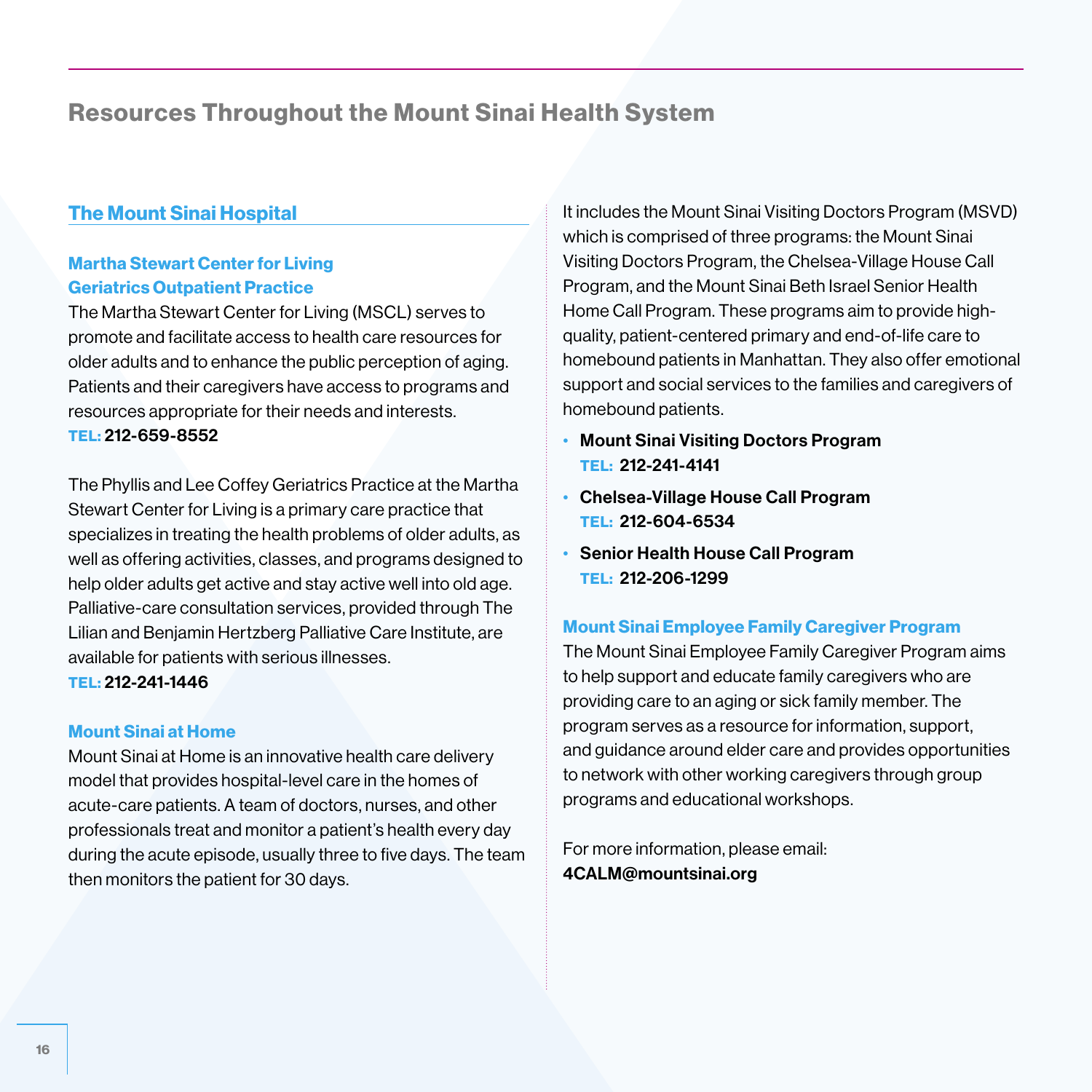## Mount Sinai Doctors Senior Health

At Mount Sinai Doctors Senior Health, primary care doctors, nurse practitioners, and social workers specializing in geriatrics, help adults age 65 and older achieve independence. The services offered are:

- Primary care medicine
- Preventive medicine
- Consultation services
- Social work
- Palliative care
- Caregiver support program

*Senior Health offers Sons and Daughters Caregiver's support groups. The groups meet twice a month as follows:*

- Support Group 1 First and third Wednesday of each month, 10 am - 12 pm
- Support Group 2 Second and fourth Wednesday of each month, 10 am - 12 pm

275 Eighth Avenue New York, NY 10011 212-463-0101

## Mount Sinai St. Luke's

## Psychiatric Services for Seniors

The geripsychiatry inpatient unit offers a secure, quality health care option for adults ages 55 and older with a psychiatric diagnosis. A team of psychiatrists, nurse practitioners, geriatricians, social workers, nurses, and occupational and creative art therapists have received specific training to meet the unique needs of these patients. As part of Mount Sinai St. Luke's, the staff closely collaborates with all the major medical and surgical specialties important to the geriatric population.

## Senior Citizens Services Program

The Senior Citizens Services Program is tailored to meet the specific needs of the older individual. The program uses a holistic treatment approach, which looks at the unique psychological, social, and health problems of older patients. Case-management services are provided to help patients optimize their ability to live independently in the community.

1111 Amsterdam Ave New York, NY 10025 212-523-4000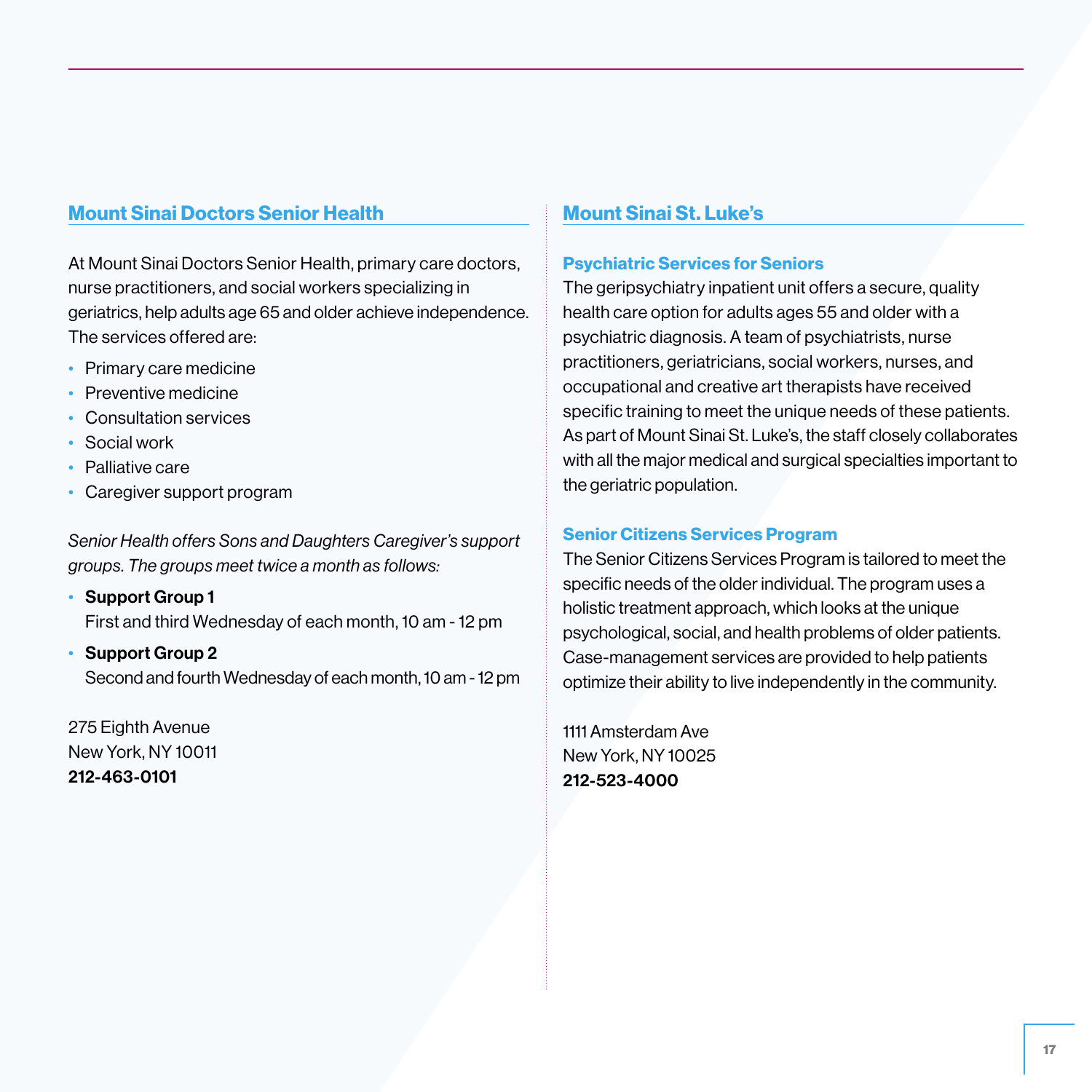# Glossary: Key Elder Care Terms to Know

#### Activities of Daily Living

Activities of Daily Living (ADL) are activities that one does every day that also determine the person's functional level. These activities include, but are not limited to, mobility, eating, using the toilet, dressing, grooming, housekeeping, cooking, shopping, money management, banking, driving or using public transportation, and other activities related to personal needs and to property management.

#### Assistive Device

Any tool that is designed, made, or adapted to help a person to perform a particular task.

## Assistive Technology

Any item, piece of equipment, or product system, whether acquired commercially or off the shelf, modified, or customized, that is used to increase, maintain, or improve functional capabilities of individuals with disabilities.

#### **Capacity**

A construct that indicates the highest probable level of functioning a person may reach. Capacity is measured in a uniform or standard environment, and thus reflects the environmentally adjusted ability of the individual.

## Do Not Hospitalize

A Do Not Hospitalize (DNH) is a personalized order that is not an absolute direction. It is usually more nuanced, aiming to reduce hospitalizations rather than prohibit them outright.

## Do Not Intubate

A Do Not Intubate (DNI) instructs health care professionals not to perform intubation if a person cannot breathe on their own. During intubation, a doctor inserts a flexible plastic tube through the nose or mouth into the trachea, or windpipe. The tube is usually connected to a machine called a ventilator that pushes oxygen into your lungs.

## Do Not Resuscitate

A Do Not Resuscitate (DNR) instructs health care professionals not to perform cardiopulmonary resuscitation if a person's heart stops or if they stop breathing. A DNR order is signed by a doctor and put in a person's medical chart.

## Durable Power of Attorney for Finances

A durable power of attorney allows someone else to manage your finances in the event that you become incapacitated and are unable to make those decisions yourself. More precisely, it grants someone legal authority to act on your behalf for financial issues. The power is granted in a document, and is not only useful for you, but can really help your family in times of crisis.

## Health Care Proxy

A Health Care Proxy (HCP)is a document (legal instrument) with which a patient (primary individual) appoints an agent to legally make health care decisions on behalf of the patient when he or she is incapable of making and executing the health care decisions stipulated in the proxy.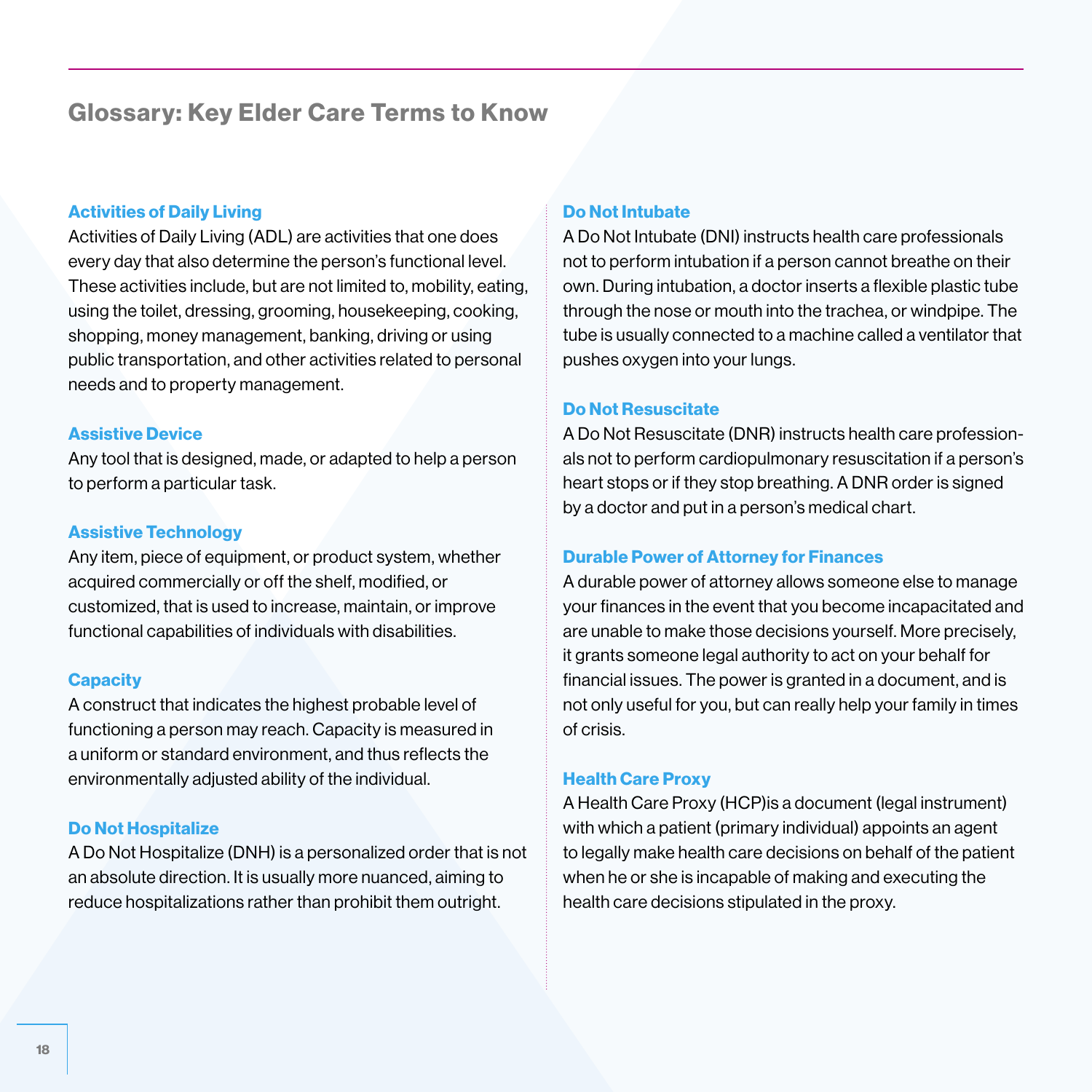#### Level of Care

This refers to the intensity and effort of health and human services and care activities required to diagnose, treat, preserve or maintain a client's health. Level of care may vary from least to most complex, from least to most intense, or from prevention and wellness to acute care and services.

## Living Trust

This document enables a person to pass property after death to family, friends, and others, but unlike a will, the property placed in a living trust avoids probate.

#### Living Will

A living will, also known as an advance directive, is a document that provides instructions regarding end-of-life care. Living wills allow you to make your own choices about life support and help prevent confusion about the type of care you do or do not want in the event you become incapable of communicating your wishes. Without a living will, the laws in your state will determine who will make your health care decisions.

## Medical Orders for Life-Sustaining Treatment

Medical Orders for Life-Sustaining Treatment (MOLST) is a form that documents a patient's treatment preferences concerning life-sustaining treatment. Although one may have a living will, the MOLST form is the only authorized form in New York State for documenting both nonhospital DNR and DNI orders. This form is beneficial to patients and providers as it provides specific medical orders and is recognized and used in a variety of health care settings.

#### Ombudsman

A long-term care ombudsman is an advocate for residents of nursing homes, board and care homes, and assisted living facilities. Ombudsmen provide information about how to find a facility and what to do to get quality care. They are trained to resolve problems and can assist you with complaints. Unless you give the ombudsman permission to share your concerns, these matters are kept confidential. Under the federal Older Americans Act, every state is required to have an Ombudsman Program that addresses complaints and advocates for improvements in the long-term care system.

## Representative Payee

A representative payee, or substitute payee, is a person who acts as the receiver of U.S. Social Security Disability or Supplemental Security Income for a person who is not fully capable of managing their own benefits, i.e. cannot be their own payee.

## Pre-Need

A pre-need trust is a financial arrangement with a funeral home, cemetery, or cremation service to pay, in advance of need, the anticipated costs of funeral, cremation, and burial. Anyone, regardless of age or health, can set up a pre-need trust. Planning ahead enables you to make careful decisions, working with the licensed death care provider of your choice, based on your choices and budget, and spares your loved ones the burden of making choices, and paying for, the merchandise, location, and details of your final services.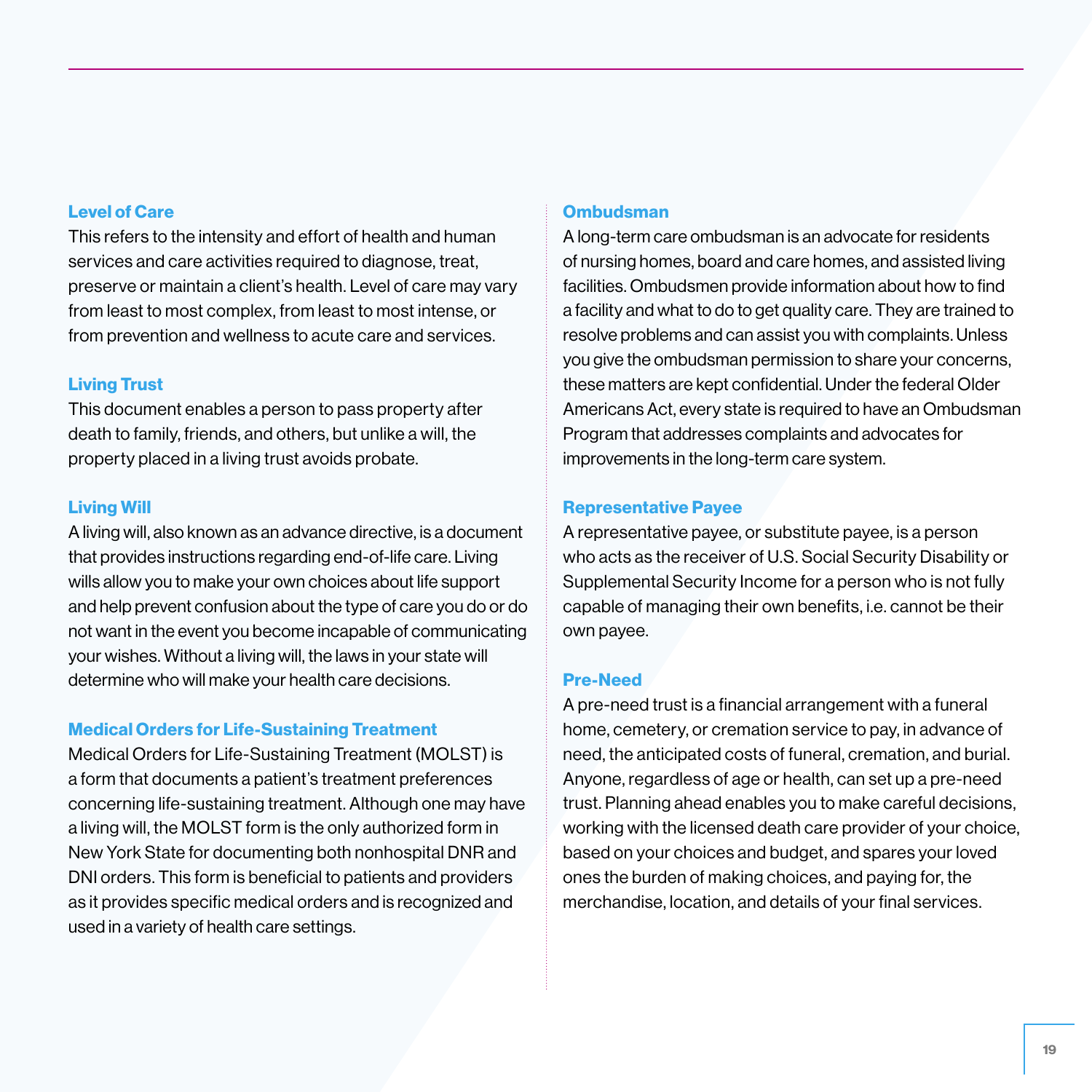# Additional Support

If you feel that you are experiencing caregiver stress, we, the Employee Assistance Program (EAP), provide free, confidential, short-term counseling services to Mount Sinai employees and your covered dependents.

Licensed social workers trained to help individuals in need of personal assistance provide counseling.

To obtain additional information or to make an appointment, please contact EAP at:

## Upper East Side Location

19 East 98th Street, 3rd Floor New York, NY 10029 212-241-8937

#### Downtown Location

317 East 17th Street Room 312 New York, NY 10003 212-844-2273

Office Hours Monday – Friday, 9 am – 5 pm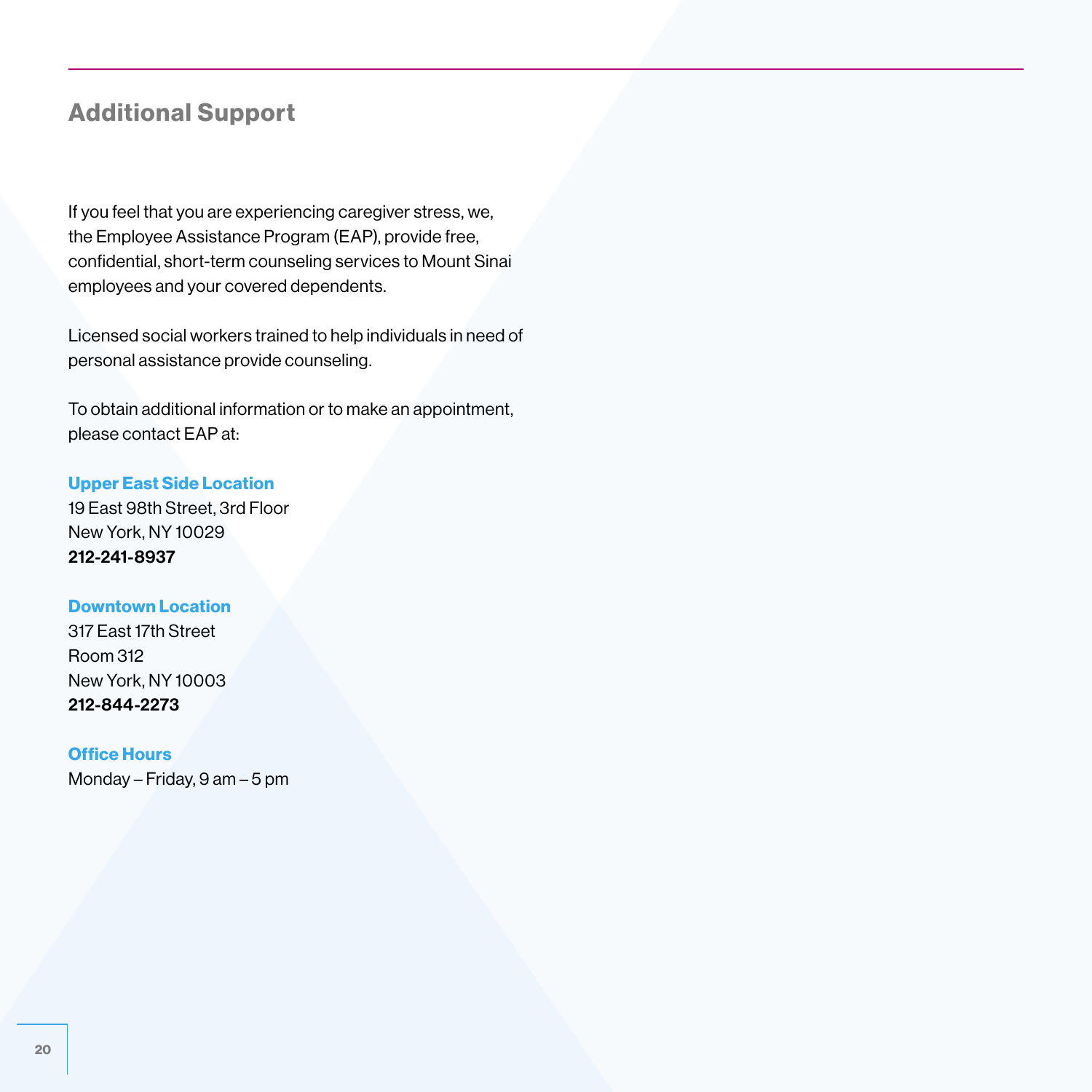